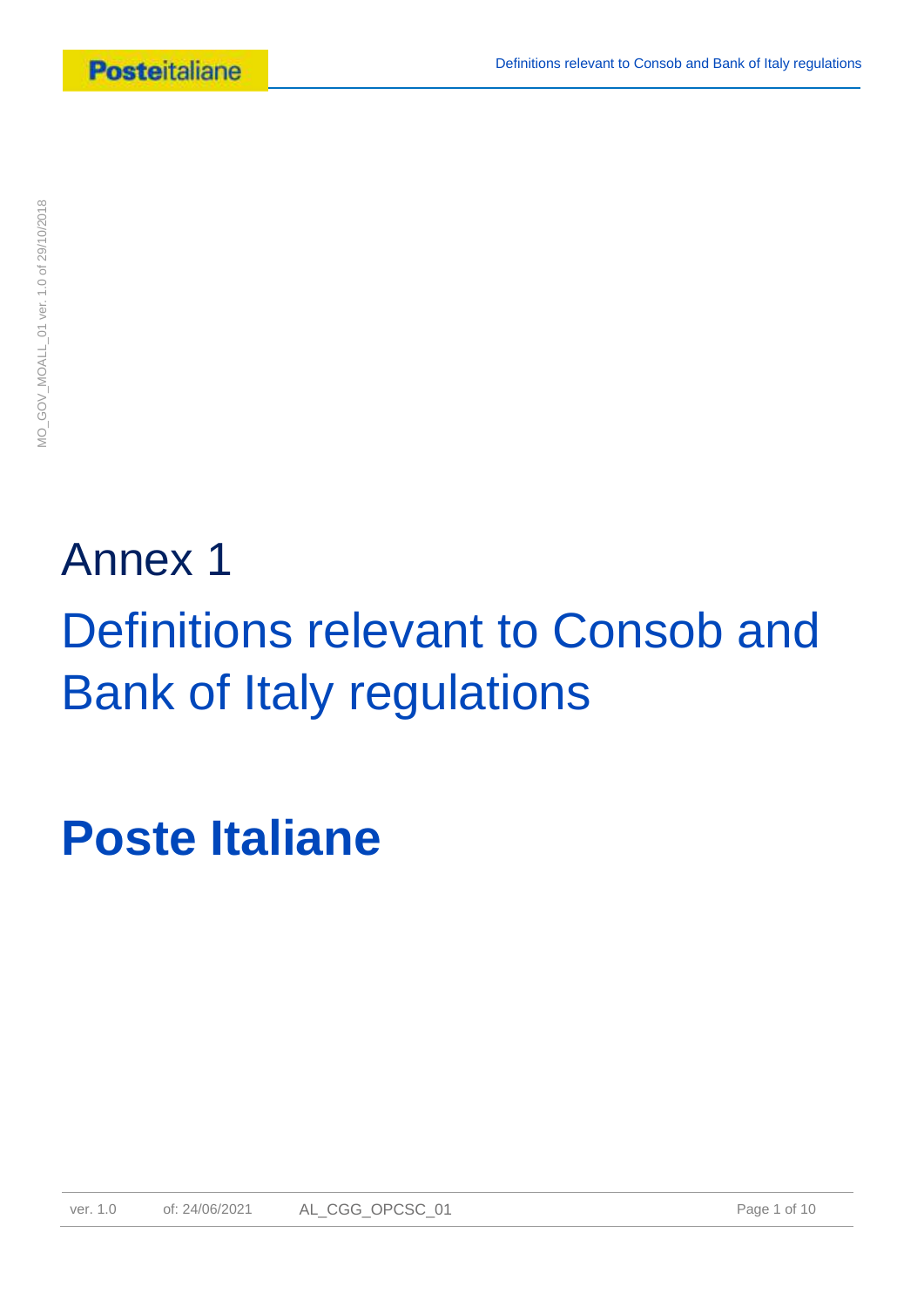| Version no. | <b>Approval Date</b> | <b>Paragraphs amended</b> | <b>Reasons for the update</b> |
|-------------|----------------------|---------------------------|-------------------------------|
| 1.0         | 24/06/2021           |                           | -                             |

# Reference documents

| Code            | Title                                                                         |
|-----------------|-------------------------------------------------------------------------------|
| LG CGG OPCSC 01 | Guideline on Management of Transactions with Related and Connected<br>Parties |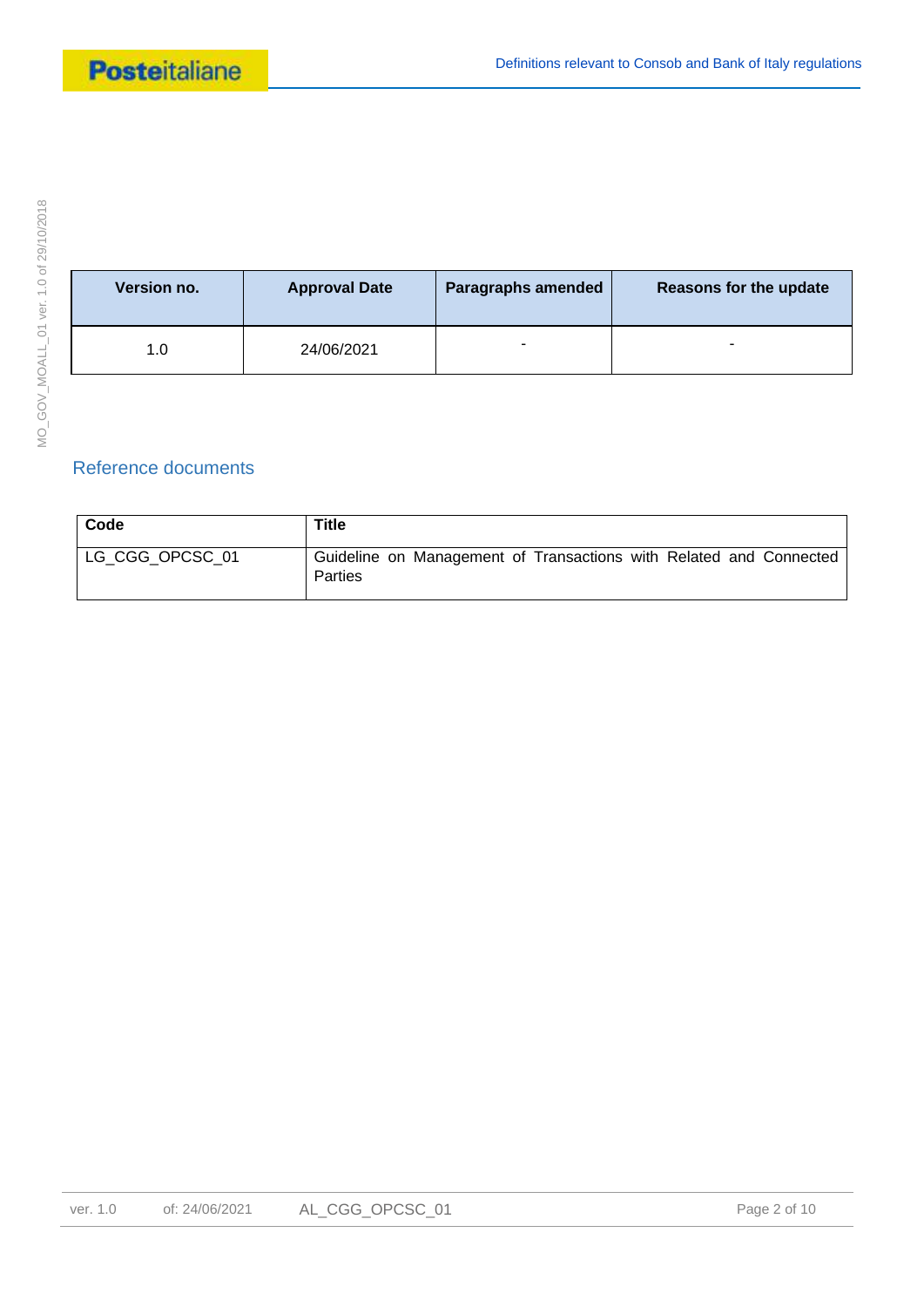# 1 Object of the document

For the purposes of the definitions set out in paragraph 2 of the Guideline, below are extracts from the legislation and international accounting standards relevant to the Consob and Bank of Italy Regulations.

Definitions relevant to the Consob Regulation

#### *Related parties*

# *[IAS 24]*

9. A related party is a person or entity that is related to the reporting entity.

- (a) A person or a close member of that person's family is related to a reporting entity if that person:
	- (i) has control or joint control of the reporting entity;
	- (ii) has significant influence over the reporting entity; or
	- (iii) is a member of the key management personnel of the reporting entity or of a parent of the reporting entity.
- (b) An entity is related to a reporting entity if any of the following conditions applies:
	- (i) The entity and the reporting entity are members of the same group (which means that each parent, subsidiary and fellow subsidiary is related to the others);
	- (ii) One entity is an associate or joint venture of the other entity (or an associate or joint venture of a member of a group of which the other entity is a member);
	- (iii) Both entities are joint ventures of the same third party;
	- (iv) One entity is a joint venture of a third entity and the other entity is an associate of the third entity;
	- (v) The entity is a post-employment benefit plan for the benefit of employees of either the reporting entity or an entity related to the reporting entity. If the reporting entity is itself such a plan, the sponsoring employers are also related to the reporting entity;
	- (vi) The entity is controlled or jointly controlled by a person identified in *(a*);
	- (vii) A person identified in *(a)(i)* has significant influence over the entity or is a member of the key management personnel of the entity (or of a parent of the entity);
	- (viii) The entity, or any member of a group to which it is a part, provides key management personnel services to the reporting entity or to the parent of the reporting entity.

12. In the definition of related party, an associate includes the subsidiaries of the associate and a joint venture includes the subsidiaries of the joint venture. Therefore, for example, a subsidiary of an associate and the investor having significant influence over the associate are related to each other*.*

# *Related party transactions*

*[IAS 24]*

9. A related party transaction is a transfer of resources, services or obligations between a reporting entity and a related party, regardless of whether a price is charged <sup>1</sup>.

**<sup>.</sup>** <sup>1</sup> In this regard, the Consob Regulation specifies that such transactions include:

merger transactions, division by incorporation or non-proportional divisions in the strictest sense, where carried out with related parties;

<sup>-</sup> decisions relating to the allocation of remuneration and economic benefits, in any form, to members of management and control bodies and to key management personnel.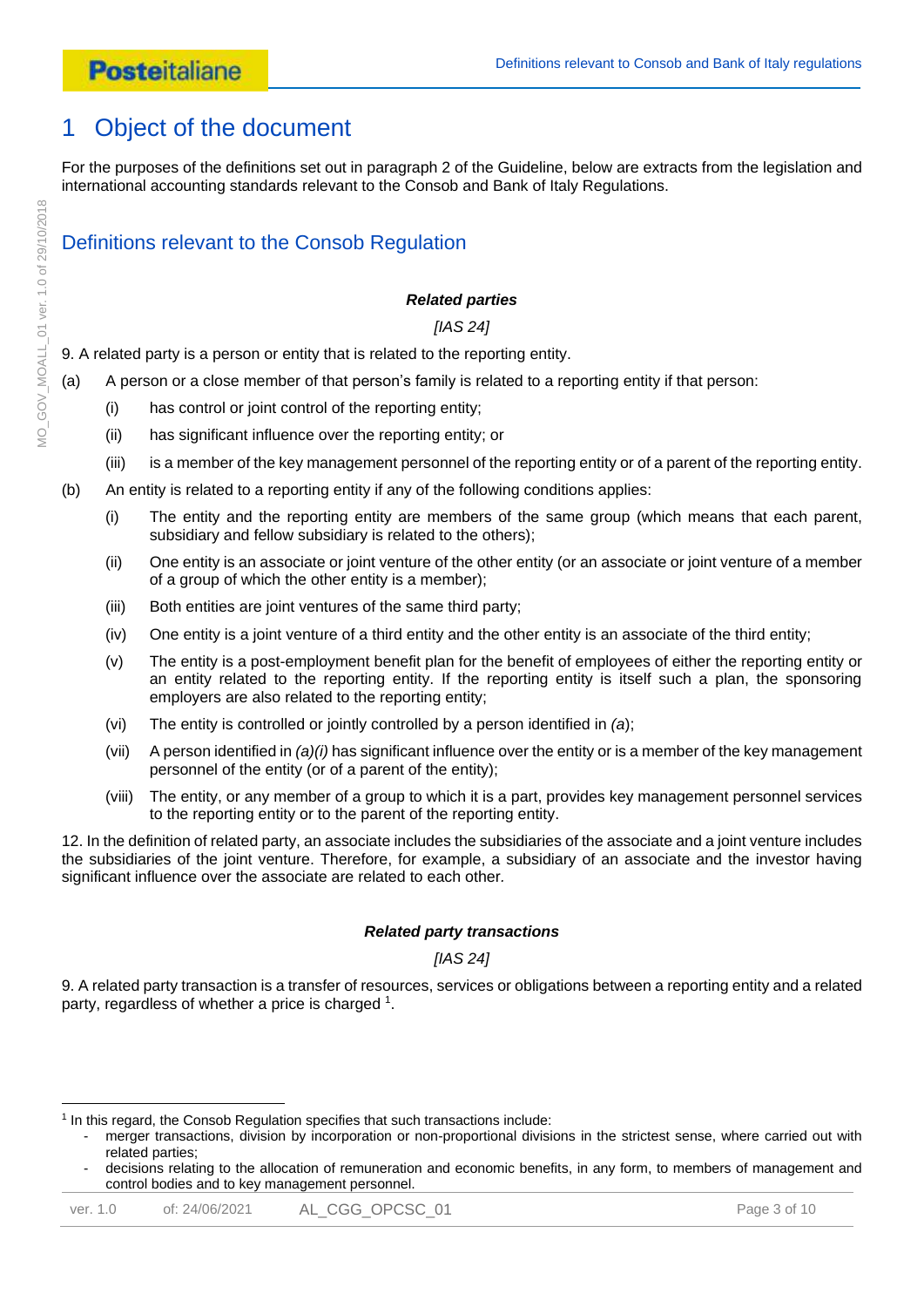#### *Control*

#### *[IFRS 10]*

5. An investor, regardless of the nature of its involvement with an entity (the investee), shall determine whether it is a parent by assessing whether it controls the investee.

6. An investor controls an investee when it is exposed, or has rights, to variable returns from its involvement with the investee and has the ability to affect those returns through its power over the investee.

7. Thus, an investor controls an investee if and only if the investor has all the following:

- (a) power over the investee (see paragraphs  $10-14$ )<sup>2</sup>;
- (b) exposure, or rights, to variable returns from its involvement with the investee (see paragraphs 15 and 16)<sup>3</sup>; and;
- (c) the ability to use its power over the investee to affect the amount of the investor's returns (see paragraphs 17 and 18)<sup>4</sup>.

#### *Joint control*

#### *[IAS 28]*

3. Joint control is the contractually agreed sharing of control of an arrangement, which exists only when decisions about the relevant activities require the unanimous consent of the parties sharing control.

14. An investor may have power over an investee entity even if other entities have valid rights that give them the present ability to participate in the direction of the significant activities, for example, when another entity has *significant influence*. However, an investor holding only protection rights has no power over an investee entity (...) and, consequently, does not control it.

#### <sup>3</sup> *Returns*

16. Although a single investor may control an investee entity, several parties may share in the returns. For example, holders of noncontrolling interests may share in the profits or dividends of an investee entity.

#### <sup>4</sup> *Correlation between power and returns*

**<sup>.</sup>** <sup>2</sup> *Power*

<sup>10.</sup> An investor has power over an investee entity when it holds valid rights that give it the current ability to direct the *significant activities*, i.e. the activities that significantly affect the returns of the investee entity.

<sup>11.</sup> Power derives from rights. In some cases ascertaining power is straightforward, as in the case where power over an investee entity is obtained directly and solely through the voting rights conferred by equity instruments such as shares, and can be determined considering the voting rights deriving from these equity instruments. In other cases, the test will be more complex and more factors need to be considered, for example where the power results from one or more contractual arrangements.

<sup>12.</sup> An investor with the present ability to direct the significant activities has power even if the rights to direct these activities have not yet been exercised. The fact that the investor is directing the significant activities may help to establish whether it has power, but such evidence is not in itself conclusive for establishing whether an investor has power over an investee entity.

<sup>13.</sup> If two or more investors each have valid rights that give them a unilateral ability to conduct different significant activities, power over the investee entity is exercised by the investor who has the current ability to direct the activities that most significantly affect the returns of the investee.

<sup>15.</sup> An investor is exposed to or entitled to variable returns arising from its relationship with the investee entity when the returns from that relationship are likely to vary in relation to the economic performance of the investee entity. The investor's returns may be only positive, only negative or, overall, positive and negative.

<sup>17.</sup> An investor controls an investee entity if, in addition to having power over the investee entity and exposure to or the right to variable returns from its relationship with the investee entity, the investor also has the ability to exercise its power to affect the returns from that relationship.

<sup>18.</sup> Therefore, an investor who has the right to make decisions must determine whether it is acting on its own account (so-called principal) or as an agent on behalf of a third party (so-called agent). An investor acting as an agent, (...), does not control an investee entity when exercising its delegated right to make decisions.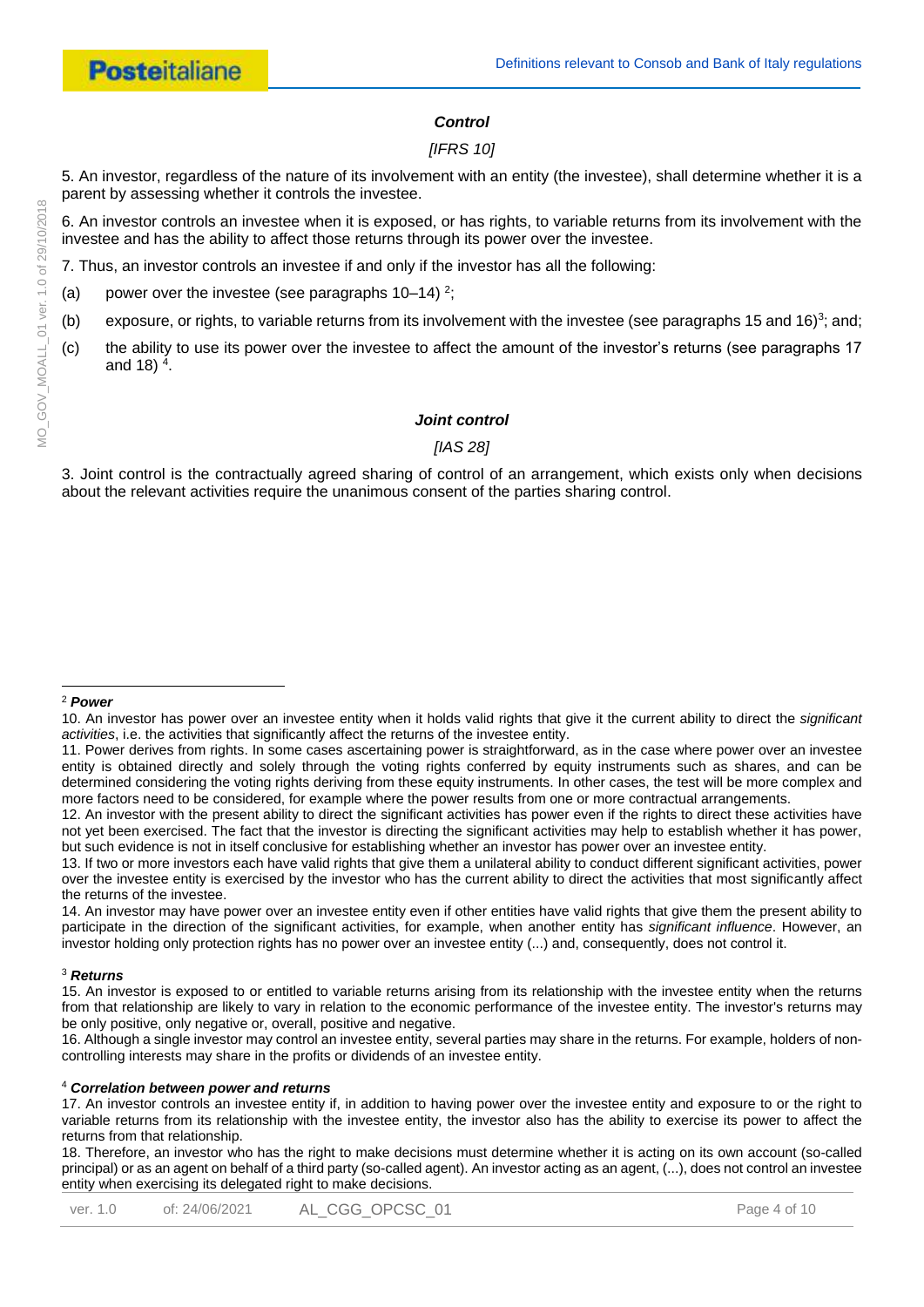# *Joint Venture*

# *[IAS 28]*

3. A joint venture is a joint arrangement whereby the parties that have joint control of the arrangement have rights to the net assets of the arrangement.

*[IFRS 11]*

4. A joint arrangement is an arrangement of which two or more parties have joint control.

5. A joint arrangement has the following characteristics:

(a) The parties are bound by a contractual arrangement (see paragraphs B2–B4);

(b) The contractual arrangement gives two or more of those parties joint control of the arrangement (see paragraphs 7–13).

7. Joint control is the contractually agreed sharing of control of an arrangement, which exists only when decisions about the relevant activities require the unanimous consent of the parties sharing control.

8. An entity that is a party to an arrangement shall assess whether the contractual arrangement gives all the parties, or a group of the parties, control of the arrangement collectively. All the parties, or a group of the parties, control the arrangement collectively when they must act together to direct the activities that significantly affect the returns of the arrangement (ie the relevant activities).

9. Once it has been determined that all the parties, or a group of the parties, control the arrangement collectively, joint control exists only when decisions about the relevant activities require the unanimous consent of the parties that control the arrangement collectively.

10. In a joint arrangement, no single party controls the arrangement on its own. A party with joint control of an arrangement can prevent any of the other parties, or a group of the parties, from controlling the arrangement..

11. An arrangement can be a joint arrangement even though not all of its parties have joint control of the arrangement. This IFRS distinguishes between parties that have joint control of a joint arrangement (joint operators or joint venturers) and parties that participate in, but do not have joint control of, a joint arrangement.

12. An entity will need to apply judgement when assessing whether all the parties, or a group of the parties, have joint control of an arrangement. An entity shall make this assessment by considering all facts and circumstances (see paragraphs B5–B11).

13. If facts and circumstances change, an entity shall reassess whether it still has joint control of the arrangement.

#### *Associated company*

#### *[IAS 28]*

3. An associate is an entity over which the investor has significant influence.

#### *Significant influence*

#### *[IAS 28]*

3. Significant influence is the power to participate in the financial and operating policy decisions of the investee but is not control or joint control of those policies.

5. If an entity holds, directly or indirectly (eg through subsidiaries), 20 per cent or more of the voting power of the investee, it is presumed that the entity has significant influence, unless it can be clearly demonstrated that this is not the case. Conversely, if the entity holds, directly or indirectly (eg through subsidiaries), less than 20 per cent of the voting power of the investee, it is presumed that the entity does not have significant influence, unless such influence can be clearly demonstrated. A substantial or majority ownership by another investor does not necessarily preclude an entity from having significant influence.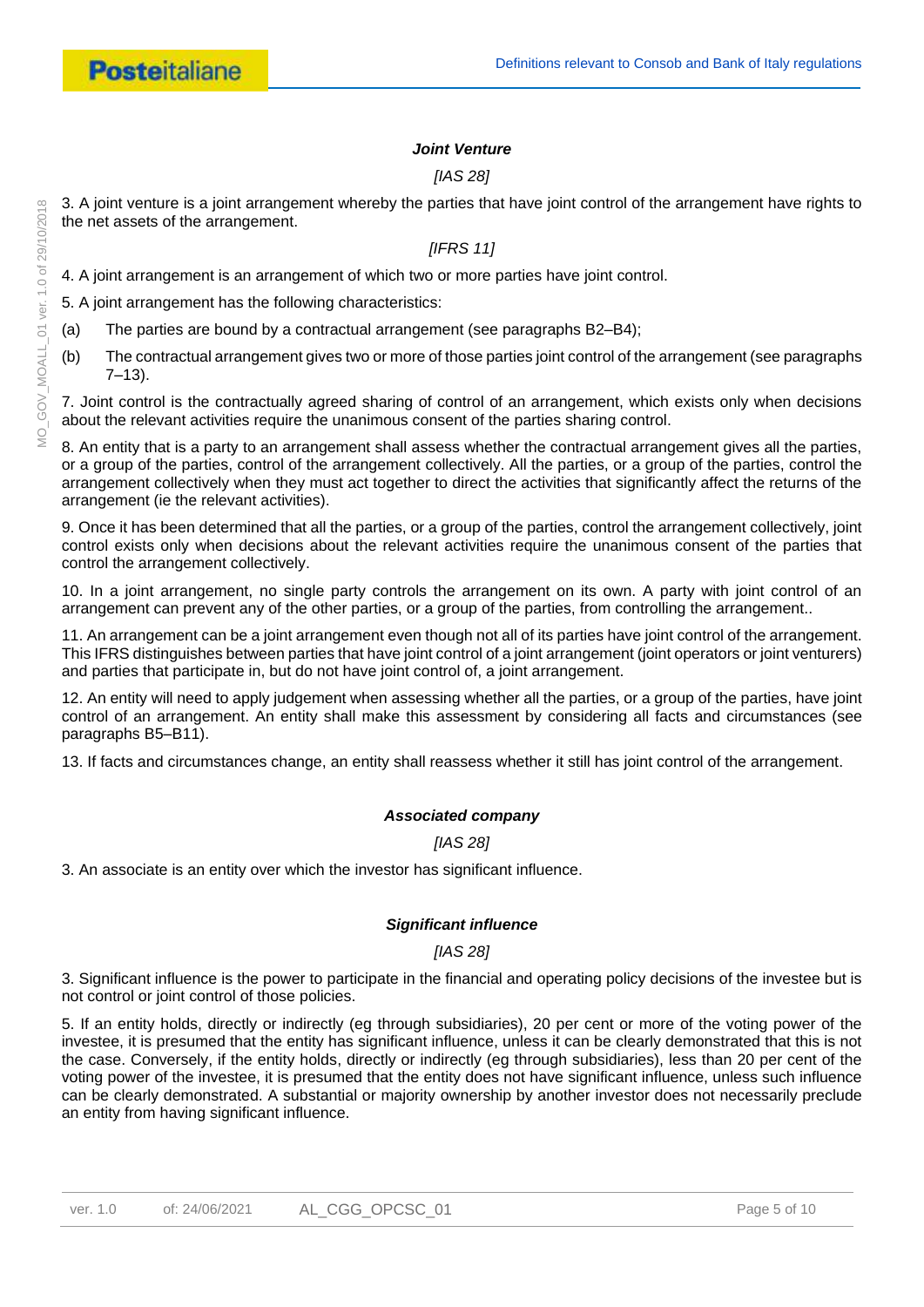6. The existence of significant influence by an entity is usually evidenced in one or more of the following ways:

- (a) representation on the board of directors or equivalent governing body of the investee;
- (b) participation in policy-making processes, including participation in decisions about dividends or other distributions;
- (c) material transactions between the entity and its investee;
- (d) interchange of managerial personnel; or
- (e) provision of essential technical information.

7. An entity may own share warrants, share call options, debt or equity instruments that are convertible into ordinary shares, or other similar instruments that have the potential, if exercised or converted, to give the entity additional voting power or to reduce another party's voting power over the financial and operating policies of another entity (ie potential voting rights). The existence and effect of potential voting rights that are currently exercisable or convertible, including potential voting rights held by other entities, are considered when assessing whether an entity has significant influence. Potential voting rights are not currently exercisable or convertible when, for example, they cannot be exercised or converted until a future date or until the occurrence of a future event.

8. In assessing whether potential voting rights contribute to significant influence, the entity examines all facts and circumstances (including the terms of exercise of the potential voting rights and any other contractual arrangements whether considered individually or in combination) that affect potential rights, except the intentions of management and the financial ability to exercise or convert those potential rights.

9. An entity loses significant influence over an investee when it loses the power to participate in the financial and operating policy decisions of that investee. The loss of significant influence can occur with or without a change in absolute or relative ownership levels. It could occur, for example, when an associate becomes subject to the control of a government, court, administrator or regulator. It could also occur as a result of a contractual arrangement.

# *Key Management Personnel*

*[IAS 24]*

9. Key management personnel are those persons having authority and responsibility for planning, directing and controlling the activities of the entity, directly or indirectly, including any director (whether executive or otherwise) of that entity.

#### *Close relatives*

#### *[IAS 24]*

9. Close members of the family of a person are those family members who may be expected to influence, or be influenced by, that person in their dealings with the entity and include:

- (a) that person's children and spouse or domestic partner;
- (b) children of that person's spouse or domestic partner; and
- (c) dependants of that person or that person's spouse or domestic partner.

#### *Identification of transactions of major significance*

#### *[Annex 3, Consob Regulation]*

1. Internal procedures set out quantitative criteria for the identification of the "transactions of greater importance" so as to include at least the categories of transactions listed below.

1.1. Transactions in which, at least one of the following relevance indexes, applicable depending on the specific operation, is greater than the 5% threshold:

a) Equivalent-value relevance ratio: the ratio between the equivalent transaction and the net equity drawn from the latest published balance sheet (consolidated, if so prepared) by the company or, for listed companies, if greater, the capitalization of the acquired firm at the end of the last trading day included in the period covered by the latest accounting periodical published document or semi-annual financial report or additonal periodic financial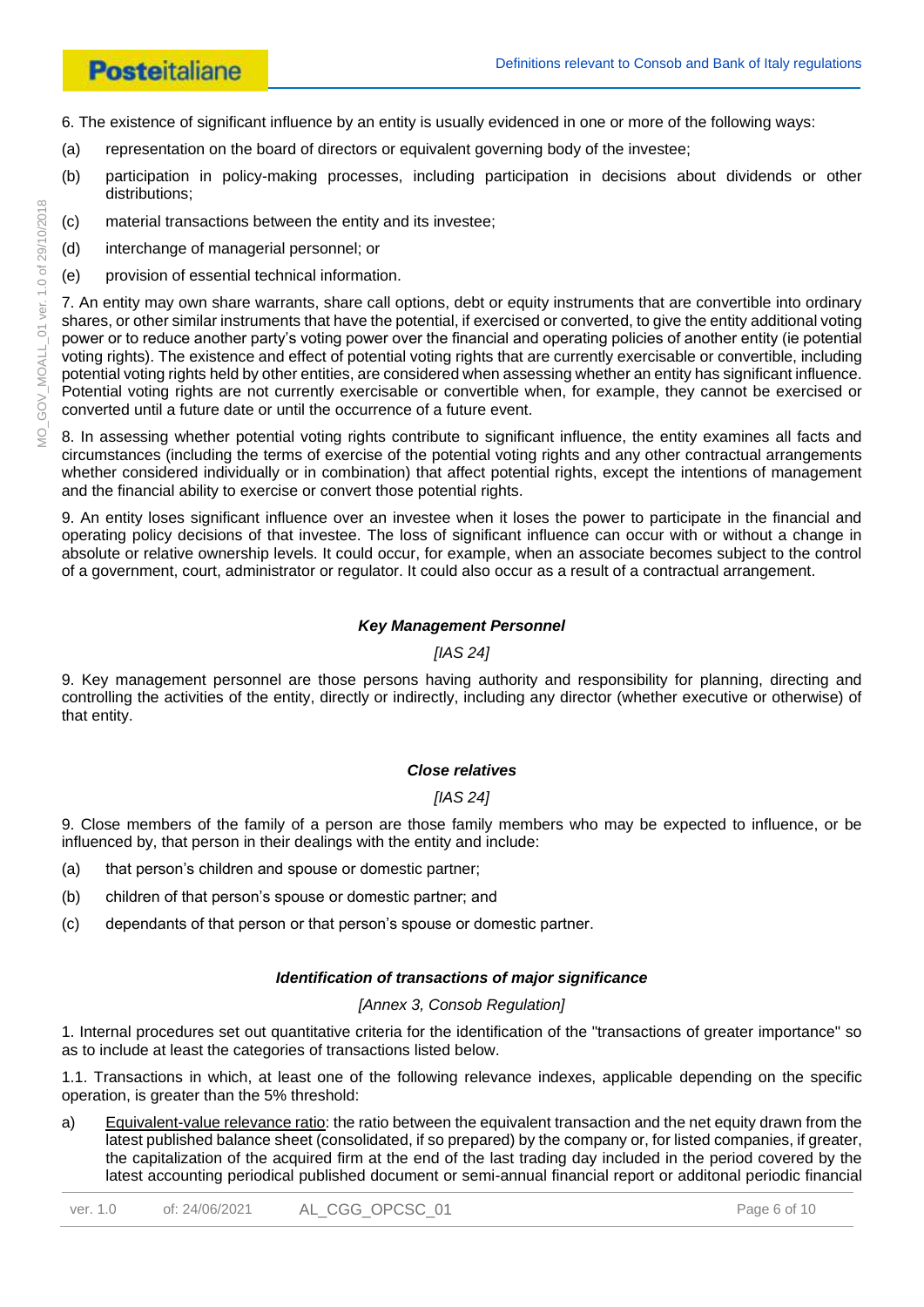information, if drafted). For banks, is the ratio between the equivalent of the operation and regulatory capital drawn from the latest published balance sheet (consolidated, if so prepared).

Should the economic conditions of the transaction not be determined, the equivalent operation shall be:

- (i) for the cash component, the amount paid to or from the contract;
- (ii) for the component in financial instruments, the fair value determined at the date of the transaction, in accordance with international accounting standards adopted by Regulation (EC) No. 1606/2002;
- (iii) for funding transactions or grant of guarantees, the maximum amount payable.

If the economic conditions of the operation depends, in whole or in part, of magnitudes not yet known, the equivalent operation is the maximum admissible or payable value under the Agreement.

b) Asset relevance ratio: the ratio between the total assets of the entity in the transaction and the total assets of the company. Data to be used shall. be obtained from the most recently published balance sheet (consolidated, if so prepared) by the company; whenever possible, similar data should be used for determining the total assets of the entity involved in the transaction.

For transactions involving the acquisition and sale of shares in companies that have an impact on the area of consolidation, the value of the numerator is the total assets of the investee, regardless of the percentage of capital being available.

For transactions of acquisition and divestment of holdings in companies that have no effect on the consolidation perimeter, the value of the numerator is:

- (i) in the case of acquisitions, the counter operation plus the liabilities of the company acquired eventually assumed by the purchaser;
- (ii) in case of supplies, the consideration of the divested business.

For transactions of acquisition and disposal of other assets (other than the purchase of a stake), the value of the numerator is:

- (i) in case of acquisitions, the greater of the consideration and the carrying amount that will be attributed to the asset;
- (ii) in case of supplies, the book value of the assets.
- c) Liabilities relevance ratio: Description of characteristics, rules, terms and conditions of the transaction. Data to be used must be derived from the most recently published balance sheet (consolidated, if so prepared) by the company; whenever possible, similar data should be used for determining the total liabilities of the company or company branch acquired.

1.2. Transactions with the parent company listed or subjects that are related to the latter in turn related to companies where at least one indicator of significance in subsection 1.1. higher than the threshold of 2.5%.

1.3. Companies evaluate whether to identify thresholds of significance lower than that mentioned in subsections 1.1 and 1.2 for transactions that could affect the issuer's management independence (e.g, disposal of intangible assets such as trademarks or patents).

1.4. In the case of overlapping of multiple transactions pursuant to Article 5, subsection 2, companies shall determine in the first place, the relevance of each individual transaction on the basis of the ratio or ratios, as prescribed in subsection 1.1, thereto applicable. To verify whether the thresholds specified in subsections 1.1, 1.2 and 1.3 are exceeded, the results for each indicator are added together.

2. Where a transaction or several transactions that are accumulated under article 5, subsection 2, are identified as "most relevant" according to the indices established in subsection 1 and this result is manifestly unreasonable in view of special circumstances, Consob may indicate, at the request of the company, alternative arrangements to be followed in determining these indices. To this end, the company announced to Consob the essential characteristics of the transaction and the special circumstances upon which the request prior to the conclusion of the negotiations was based*.*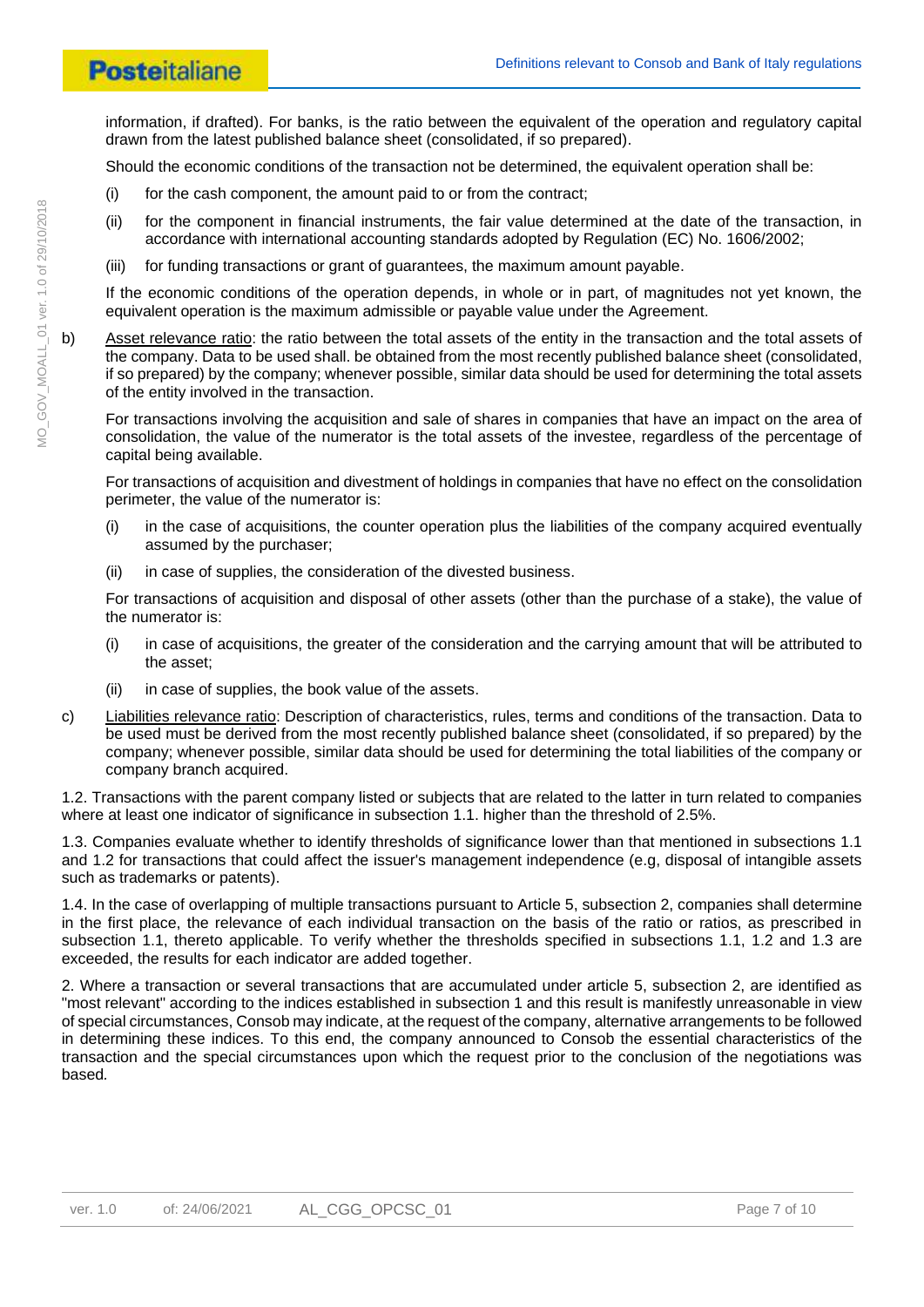# Definitions relevant to the Bank of Italy Regulations

The following is an excerpt from the definitions set out in Part Three, Chapter 11, Section I and - as regards the calculation methods for identifying "transactions of major significance" - Annex B, of Bank of Italy Circular 285/2013.

#### *Related parties*

The following persons, by virtue of their relationship with:

- 1. the corporate representative;
- 2. the participant;

3. the person, other than the participant, capable of appointing, alone, one or more members of the body with management functions or of the body with strategic supervisory functions, including on the basis of agreements in any form signed or clauses in the articles of association having as their subject or effect the exercise of such rights or powers;

4. a company or firm, including a non-corporate entity, over which the bank or a banking group company is able to exercise control or significant influence.

# *Connected parties*

- 1. Companies and enterprises, including those set up in a non-corporate form, controlled by a related party;
- 2. subjects controlling a related party among those listed in numbers 2 and 3 of the relevant definition, or subjects, directly or indirectly, jointly controlled with the same related party;
- 3. close family members of a related party and companies or firms controlled by the latter.

# *Related subjects*

The set consisting of a related party (as defined above) and all subjects related to it (as defined above).

# *Control*

Pursuant to Article 23 of the Consolidated Law on Banking: the cases provided for in Article 2359, paragraphs 1 and 2, of the Italian Civil Code; control by contracts or clauses in the articles of association having as their subject or effect the power to exercise management and coordination; cases of control in the form of a dominant influence.

Also situations of joint control, understood as the sharing, established contractually, of control of an economic activity, are identified as control. In that case, the following are considered parent companies:

- a. subjects that are in a position to exercise decisive influence over the financial and operational decisions of a strategic nature of the company<sup>5</sup>;
- b. other entities able to shape the management of the company based on the equity investments held, any form of agreements stipulated, statutory clauses, regarding or as a result of the possibility of exercising control.

Control is also verified when it is exercised indirectly, via subsidiaries, trust companies or third parties. Companies and enterprises controlled by entities who are, in turn, subject to joint control, are not considered indirectly controlled.

**.**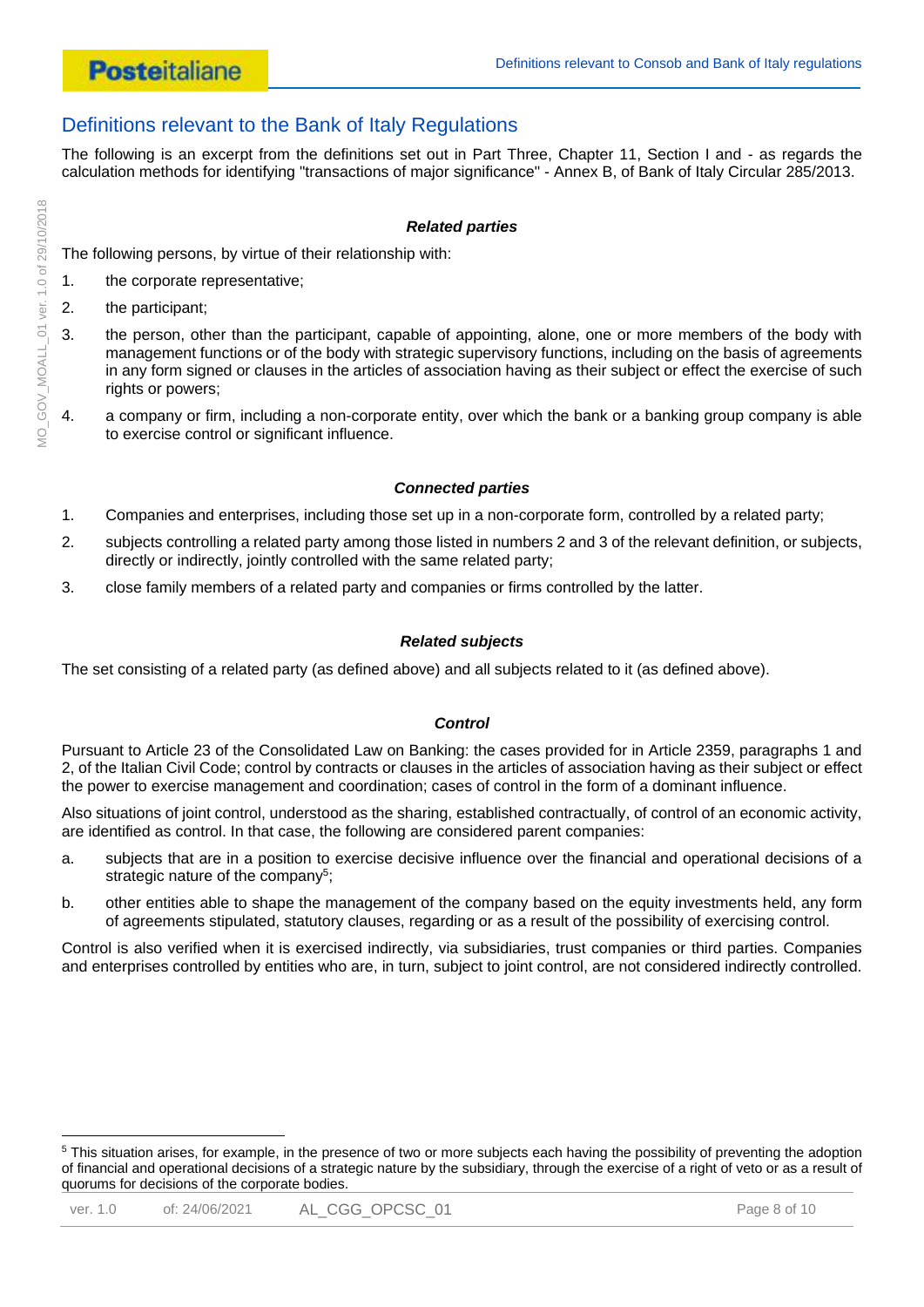# *Significant influence*

Significant influence is the power to participate in determining the financial and operating policies of an investee, without having control of it.

Significant influence is presumed to exist in the event of the direct or indirect ownership of 20% or more of the share capital or the voting rights at the ordinary Shareholders' Meeting or in another equivalent body of the investee, or 10% in the case of companies with shares listed on regulated markets.

In the event of ownership of a stake below said thresholds, specific in-depth analyses must be conducted to ascertain the existence of a significant influence, at least on verification of the following circumstances:

- (i) being represented in the body with management function or the body with the function of strategic supervision of the investee; the sole fact of designating the member to represent the minority according to the provisions of the regulation of issuers of shares listed on regulated markets does not, in itself, constitute an indicator of a significant influence;
- (ii) participating in the strategic decisions of a company, in particular, given that it holds crucial voting rights in the decisions of the Shareholders' Meeting regarding the financial statements, allocation of profits, distribution of reserves, without this representing a situation of joint control  $6$ ;
- (iii) the existence of relevant transactions meaning "transactions of greater importance" as defined in this document-, the exchange of management personnel, the supply of essential technical information.

A significant influence is also verified when it is exercised indirectly, via subsidiaries, trust companies or third parties. Companies invested in by entities who are, in turn, subject to joint control, are not considered indirectly subject to a significant influence.

#### *Company representatives*

Company representatives are subjects that carry out functions of administration, management and control at a bank, a parent financial company or a supervised intermediary. The definition includes directors and statutory auditors in the traditional administration system. The definition includes the general manager and the person who fulfils roles involving the exercise of functions equivalent to that of the general manager. In particular, at BancoPosta, the person similar to the general manager is the Manager of BancoPosta. Persons who do not hold the aforementioned functions at the moment of approval of the transaction do not fall under said definition.

#### *Close relatives*

Close relatives are, second-degree relatives<sup>7</sup> and the spouse or co-habiting common-law husband/wife or a related party, as well as the children of the latter.

#### *Transaction with related parties*

A transaction with related parties that involves the assumption of risk assets, the transfer of resources, services or obligations, irrespective of whether a consideration is involved, including mergers and demergers.

The following are not considered transactions with related parties:

- (i) [those made between members of a banking group when there is a relationship of full or joint control between them;]
- (ii) the fees paid to company members, if compliant with the supervisory provisions regarding bank incentive and remuneration systems;

**<sup>.</sup>**  $6$  Such a situation arises, for example, when the shareholdings of the company are divided among several shareholders (not linked to each other by joint control agreements) in such a way that the vote of certain shareholders, who individually hold shares lower than the presumptions of significant influence, may be decisive for the formation of majorities at the shareholders' meeting on the matters indicated above.

<sup>&</sup>lt;sup>7</sup> In the case of persons related to a foreign bank or a foreign supervised intermediary that is part of a banking group, where there are demonstrable difficulties in obtaining information, the parent company may exclude second-degree relatives from the notion of "close family members" and consider only first-degree relatives, in which case it shall notify the Bank of Italy.